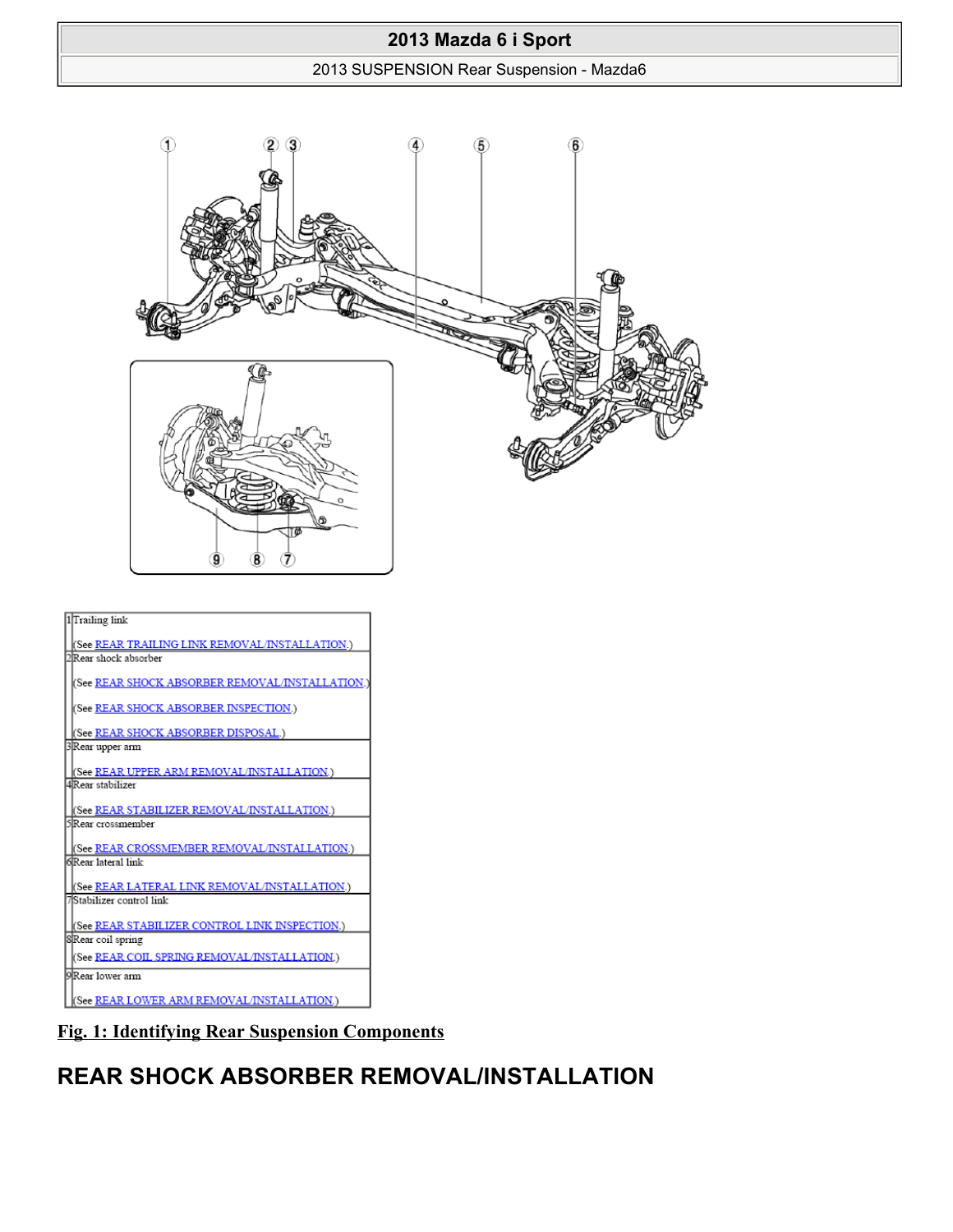### 2013 SUSPENSION Rear Suspension - Mazda6

1. Support the rear axle component using a jack.



## **Fig. 2: Supporting Rear Axle Component Using Jack**

2. Remove the rear shock absorber.



## **Fig. 3: Rear Shock Absorber And Bolt With Torque Specification**

3. Temporarily install the rear shock absorber.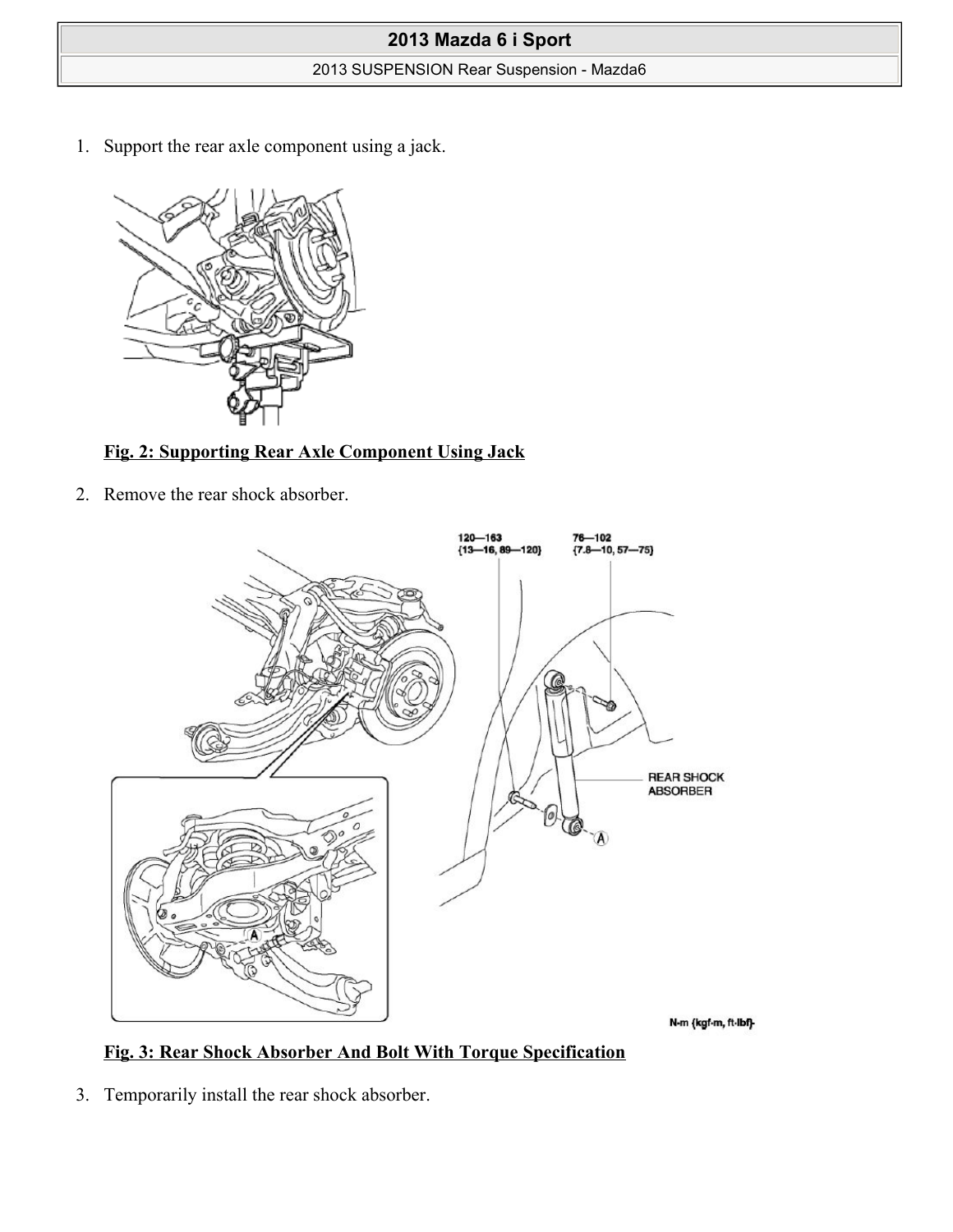### 2013 SUSPENSION Rear Suspension - Mazda6

- 4. Tighten the rear shock absorber upper side to the specified torque.
- 5. Tighten the rear shock absorber lower side bolt to the specified torque using an adjustable wrench while holding the washer in place.



**Fig. 4: Tightening Rear Shock Absorber Lower Side Bolt**

# **REAR SHOCK ABSORBER INSPECTION**

1. Inspect the rear shock absorber in the same way as the front shock absorber. (See **FRONT SHOCK ABSORBER INSPECTION** .)

# **REAR SHOCK ABSORBER DISPOSAL**

1. Dispose the rear shock absorber in the same way as the front shock absorber. (See **FRONT SHOCK ABSORBER DISPOSAL** .)

# **REAR COIL SPRING REMOVAL/INSTALLATION**

- 1. Remove in the order indicated in the table.
- 2. Install in the reverse order of removal.
- 3. Inspect the rear wheel alignment. (See **REAR WHEEL ALIGNMENT** .)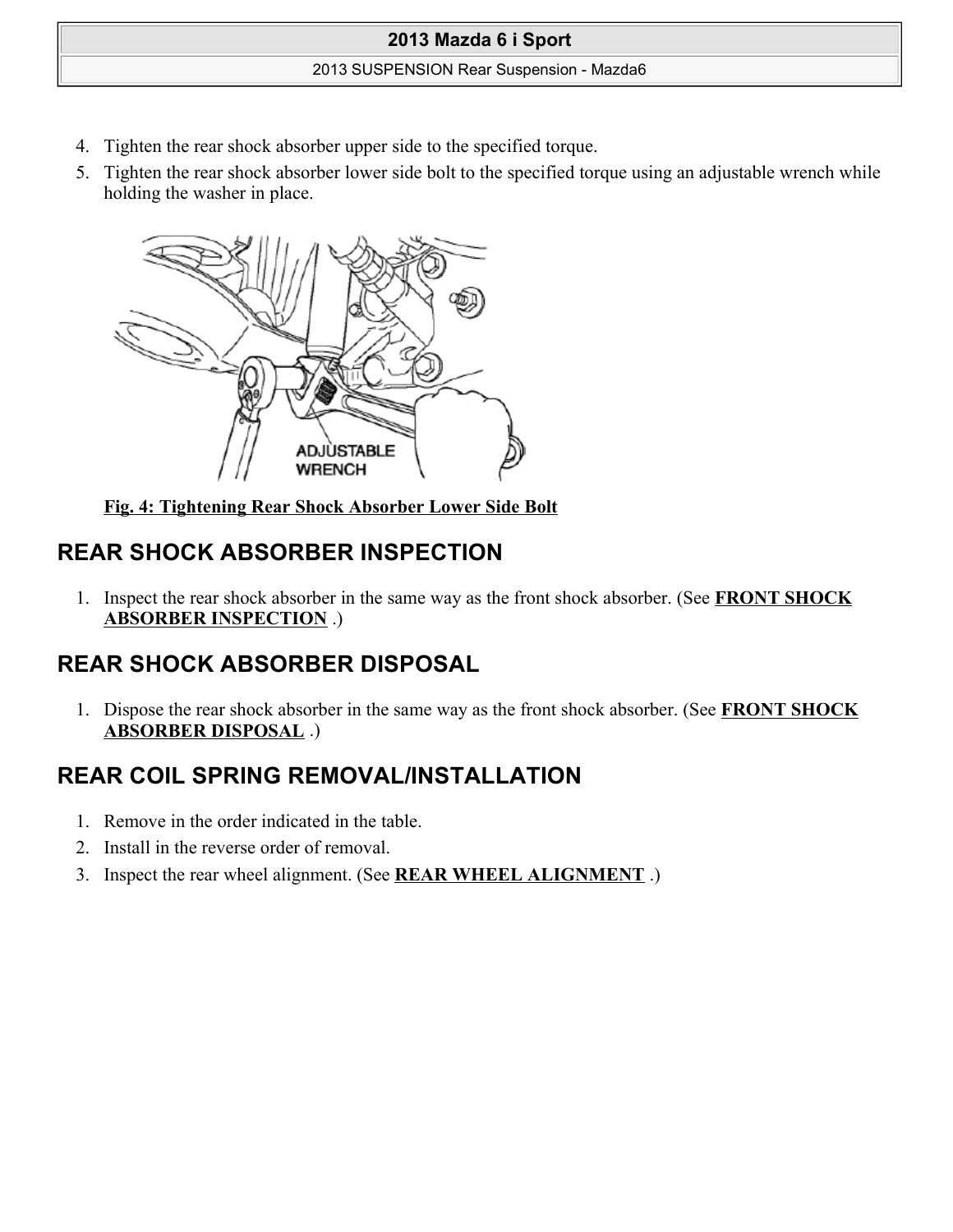#### 2013 SUSPENSION Rear Suspension - Mazda6



## **Fig. 5: Rear Coil Spring Related Components With Torque Specification**

### **REAR LOWER ARM OUTER SIDE BOLT REMOVAL NOTE**

1. Support the lower arm with a jack.

7Lower spring seat 8<br>Bound stopper<br>9<br>Bound stopper (body side)